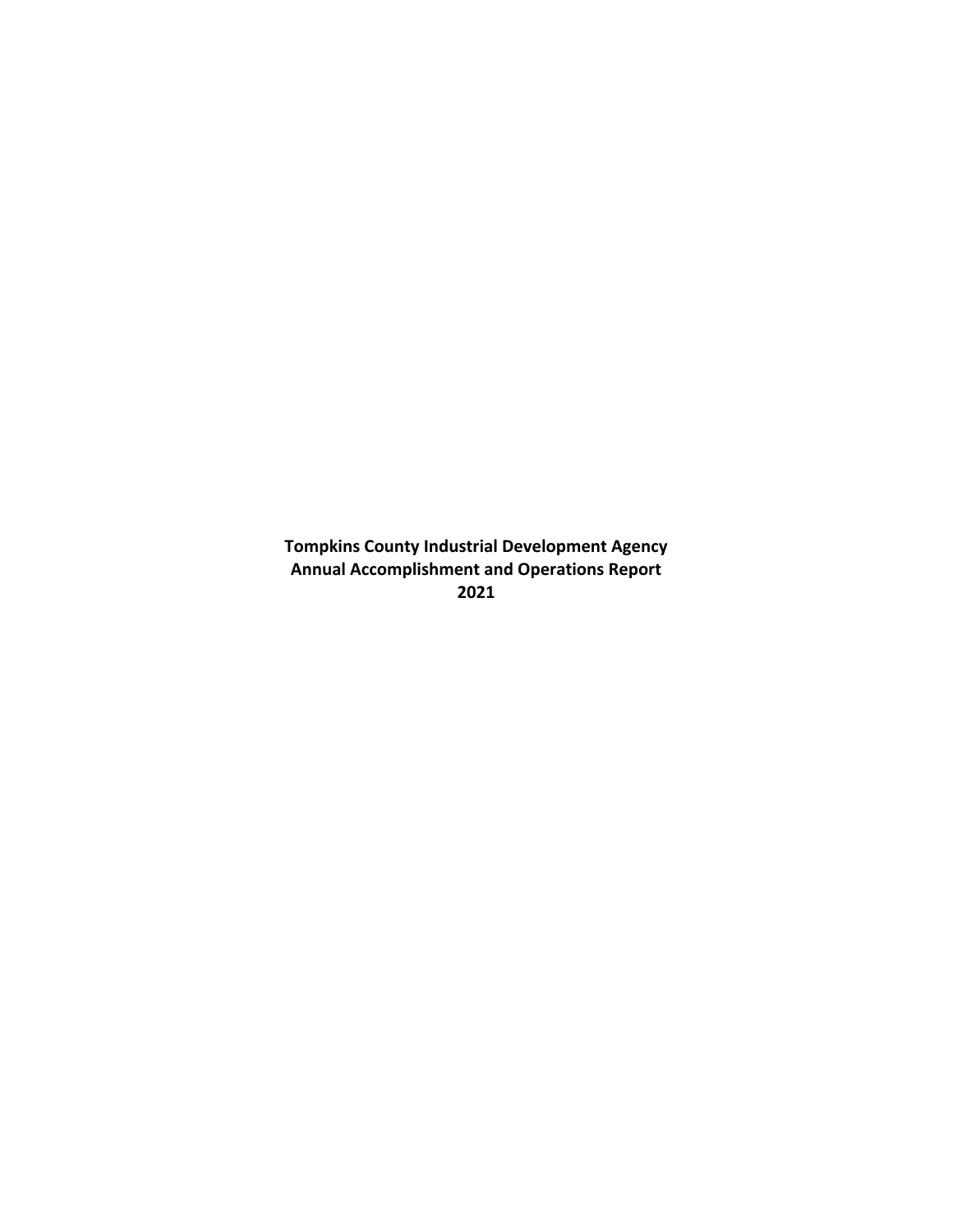The following information is intended to outline the basic operations and accomplishments of the Tompkins County Industrial Development Agency (TCIDA). TCIDA received administrative support from Tompkins County Area Development, Inc. d/b/a Ithaca Area Economic Development (IAED), a separate not-for-profit economic development agency. TCIDA receives attorney services from Harris Beach, PLLC and audit services from Insero & Company LLP as part of the Tompkins County Audit.

## Table of Contents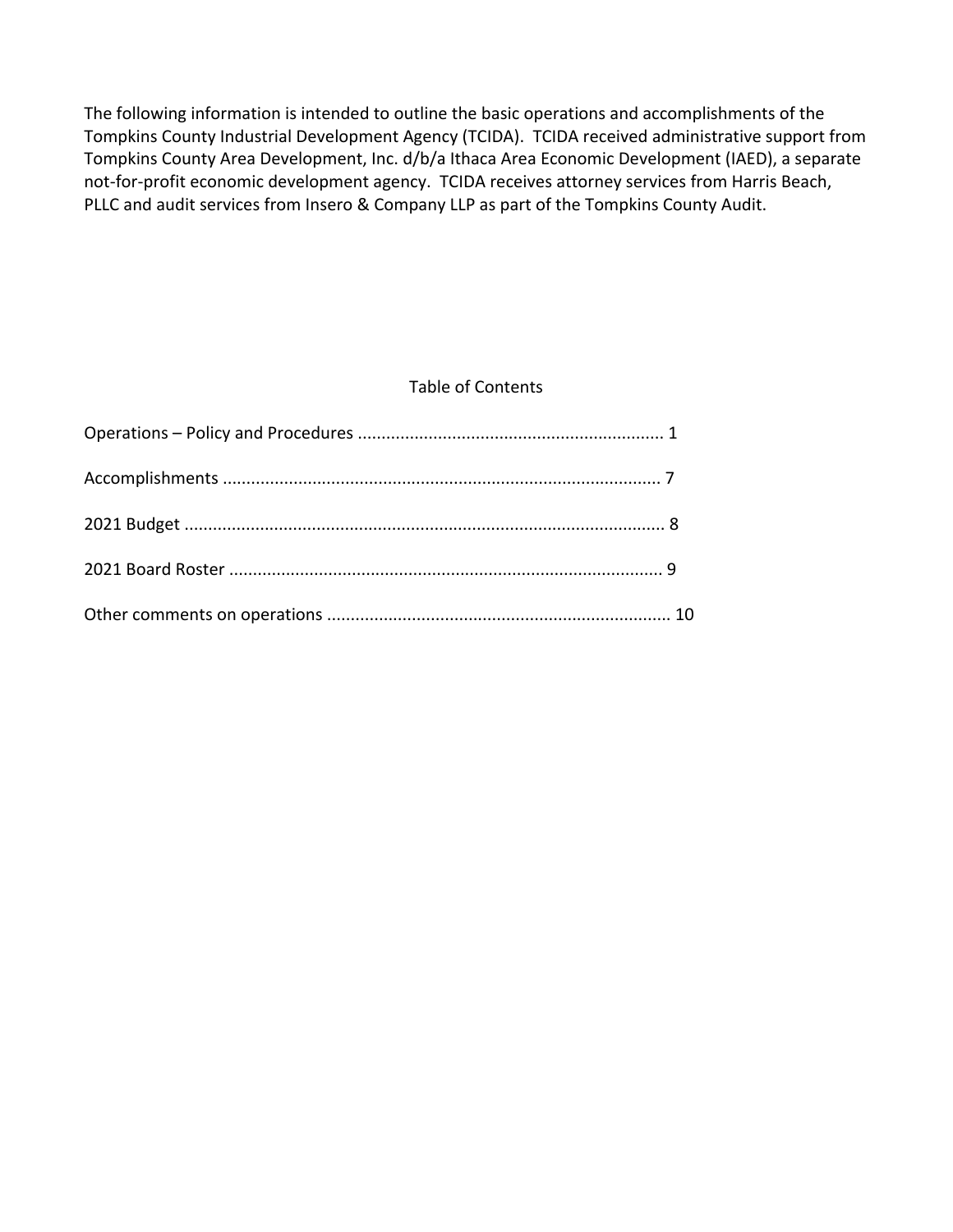## **Policies and Procedures - 2021**

During 2021, the TCIDA adopted or updated the following policies copies of which are enclosed in this report:

TCIDA CIITAP Policy (update approved 6/9/21) TCIDA Internal Controls Policy (approved 6/9/21) TCIDA Fee Structure and PILOT transfer (as part of the UTEP) (update approved 7/14/21) TCIDA Local Labor Policy (update approved 12/8/21)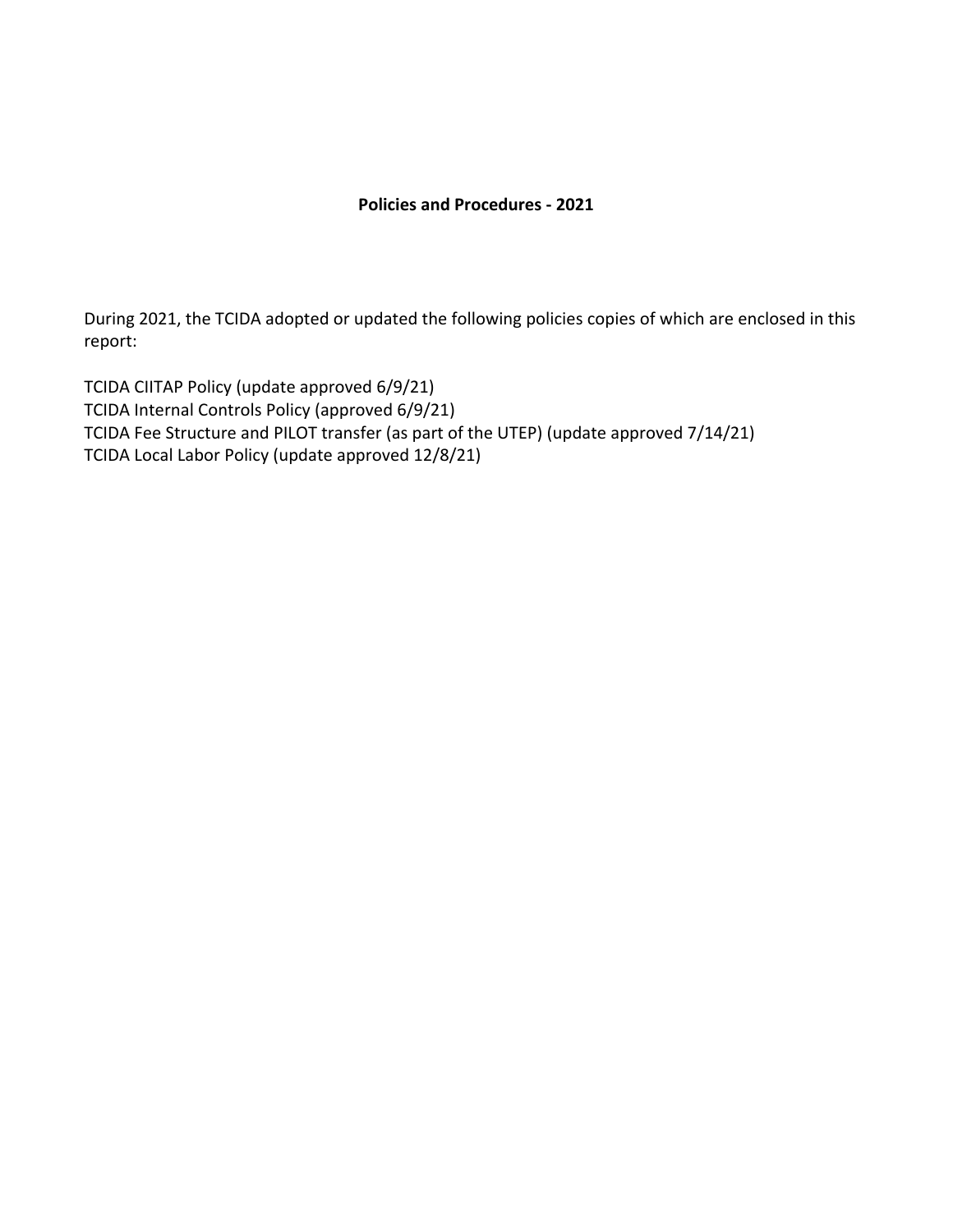## **Major Accomplishments – 2021**

During 2021, seven projects received final approval by the TCIDA as follows:

**Asteri Ithaca** – The TCIDA approved an incentive package to support this transformative project in the City of Ithaca Downtown. The project includes a 350 space public parking garage that will be operated by the City of Ithaca, a 54,921 square foot conference center that is a key economic recovery initiative, and 181 units of affordable housing. The TCIDA will be the conduit issuer of up to \$45,000,000 in taxable bond debt for the parking and conference center portions of the project. Property tax and sales tax incentives were awarded for each of the components of the project.

**Datapoint Labs** – The TCIDA delivered a sales tax exemption for the renovation of 17,000 square feet in a portion of a vacant building in the Town of Lansing into a fully equipped laboratory outfitted for mechanical, thermal and rheological testing of materials for product designers around the globe. Founded in Ithaca in 1995, Datapoint Labs invested \$1,280,000 in new facilities and plans to retain 20 and create 7 new positions.

**Incodema** – The TCIDA delivered an incentive package valued at \$78,000 to Incodema to assist with the purchase and renovation of a long vacant 27,000 square foot building in the Town of Dryden. Founded in Ithaca in 2001, the company supplies quick turnaround custom complex metal stampings, fabrication, cuttings, and assemblies to customers across the United States. The \$2,127,000 project will facilitate continued growth and investment in Ithaca and Tompkins County. Incodema will retain 47 and create eight new jobs.

**Salt Point Brewing Company** – The TCIDA delivered a sales tax exemption to help this four-year-old brewery purchase and construct a 5,600 square foot new building to expand the brewing operation, tasting room and restaurant in the heart of the Lansing Town Center. The \$934,850 project will retain two and half jobs and create six new jobs.

**NSF Enfield Solar I, II and III** – The TCIDA delivered an incentive package to Norbut Solar Farms for the construction of three separate 5-Megawatt community solar arrays on 157 acres in the Town of Enfield, furthering New York State and Tompkins County's renewable energy goals. The IDA incentive guarantees \$32,000 in additional property taxes on the now vacant land for the next 30 years.

**McKinley Ithaca (401 E State Street)** – The TCIDA delivered an incentive package to this infill development project in downtown Ithaca. The \$134,801,941 investment will replace an existing surface parking lot with 321 housing units, 239 garage parking spaces, and 7,500 square feet of public outdoor space along Six Mile Creek. The new development will contribute to a vibrant and thriving downtown and provide much needed residential units. The developer will pay an estimated \$7.9 million in new property taxes over the next ten years and contribute \$1,605,000 to the Tompkins County Community Housing Development Fund to support affordable housing throughout the county.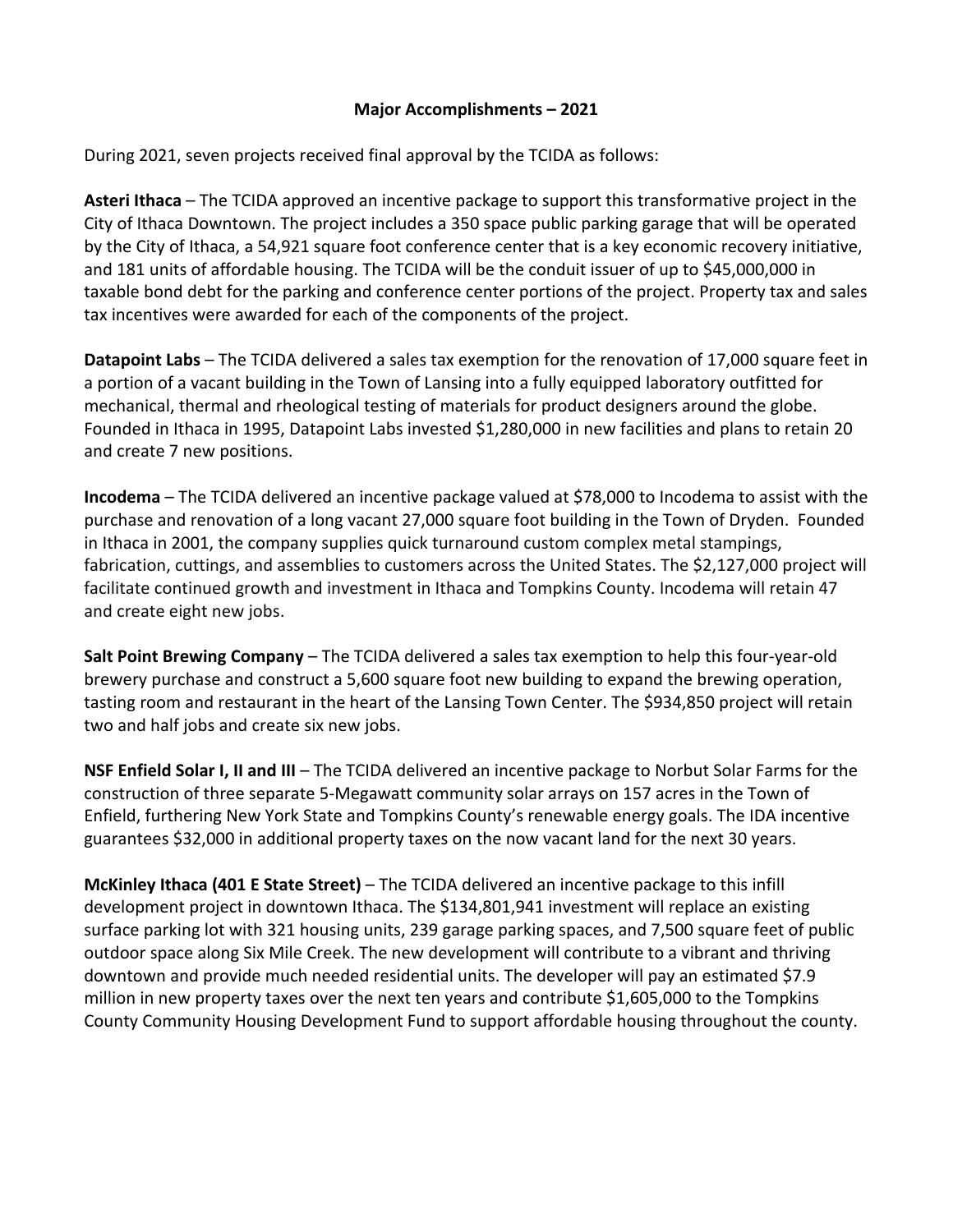**Knickerbocker Bed Company** – The TCIDA delivered an incentive package valued at \$1.3 million for the purchase and renovation of a 220,000 square foot vacant building in the Town of Dryden along with the purchase of equipment. Knickerbocker is a third generation, family run bed frame manufacturer that will establish a new line and relocate existing operations from New Jersey. The company projects creating 88 jobs in the new facility.

The TCIDA also created the **TCIDA Emergency COVID-19 Grant Program** to support childcare facilities with grants up to \$10,000 for the purpose of acquiring personal protective equipment or installing fixtures necessary to prevent the spread of novel coronavirus (COVID-19).

During 2021, three grants were made to childcare facilities totaling \$18.505.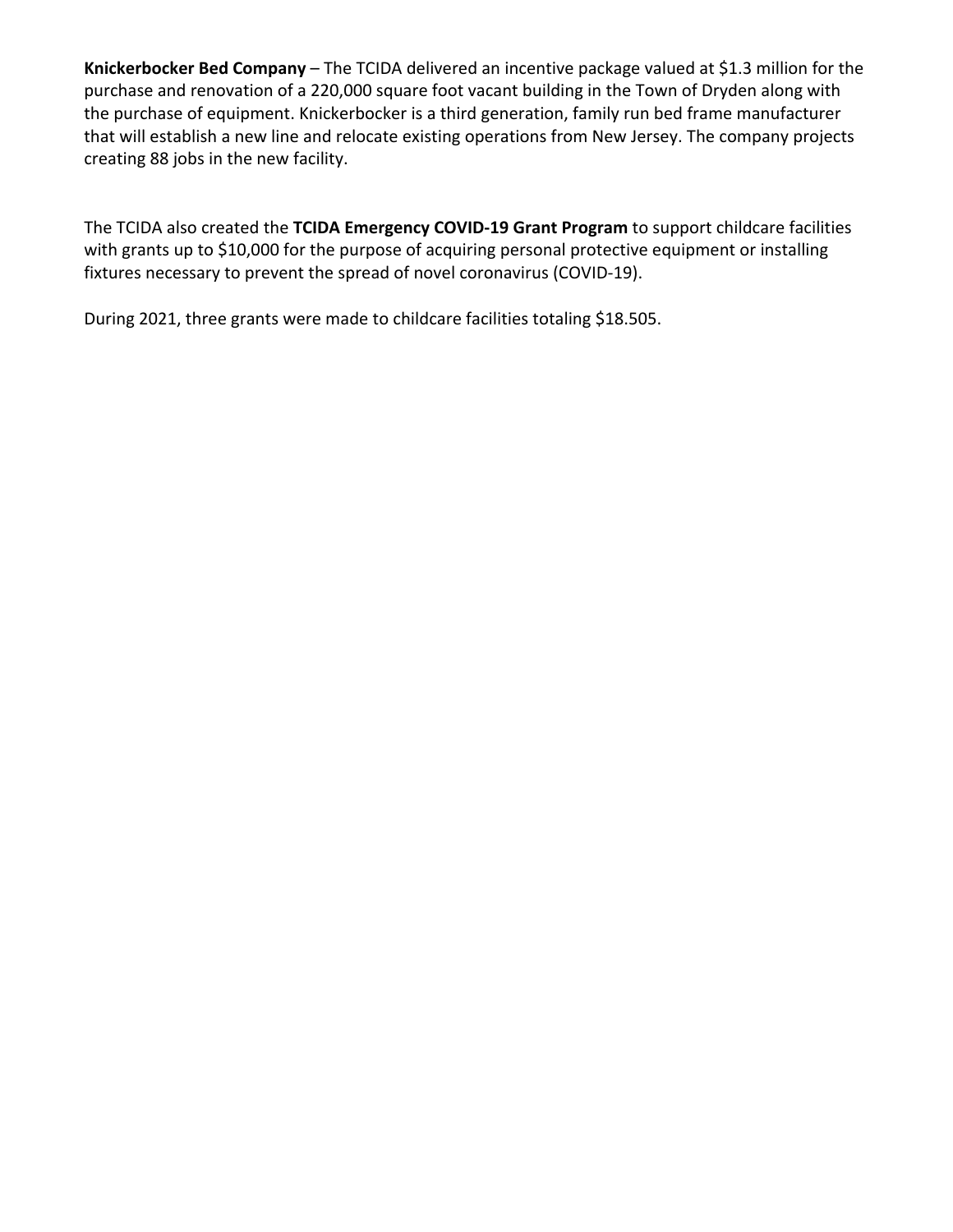# **Tompkins County Industrial Development Agency Approved October 14, 2020**

| <b>Starting Balance</b>         | \$<br>672,708 |
|---------------------------------|---------------|
| <b>INCOME</b>                   |               |
| Fees                            | \$<br>515,068 |
| Interest                        | \$<br>600     |
|                                 | \$<br>515,668 |
| <b>EXPENSES</b>                 |               |
| Administration                  | \$<br>444,829 |
| <b>Attorney Fees</b>            | \$<br>8,000   |
| Misc. Studies                   | \$<br>20,000  |
| Audit                           | \$<br>7,500   |
|                                 | \$<br>480,329 |
| <b>Projected Ending Balance</b> | \$<br>708,047 |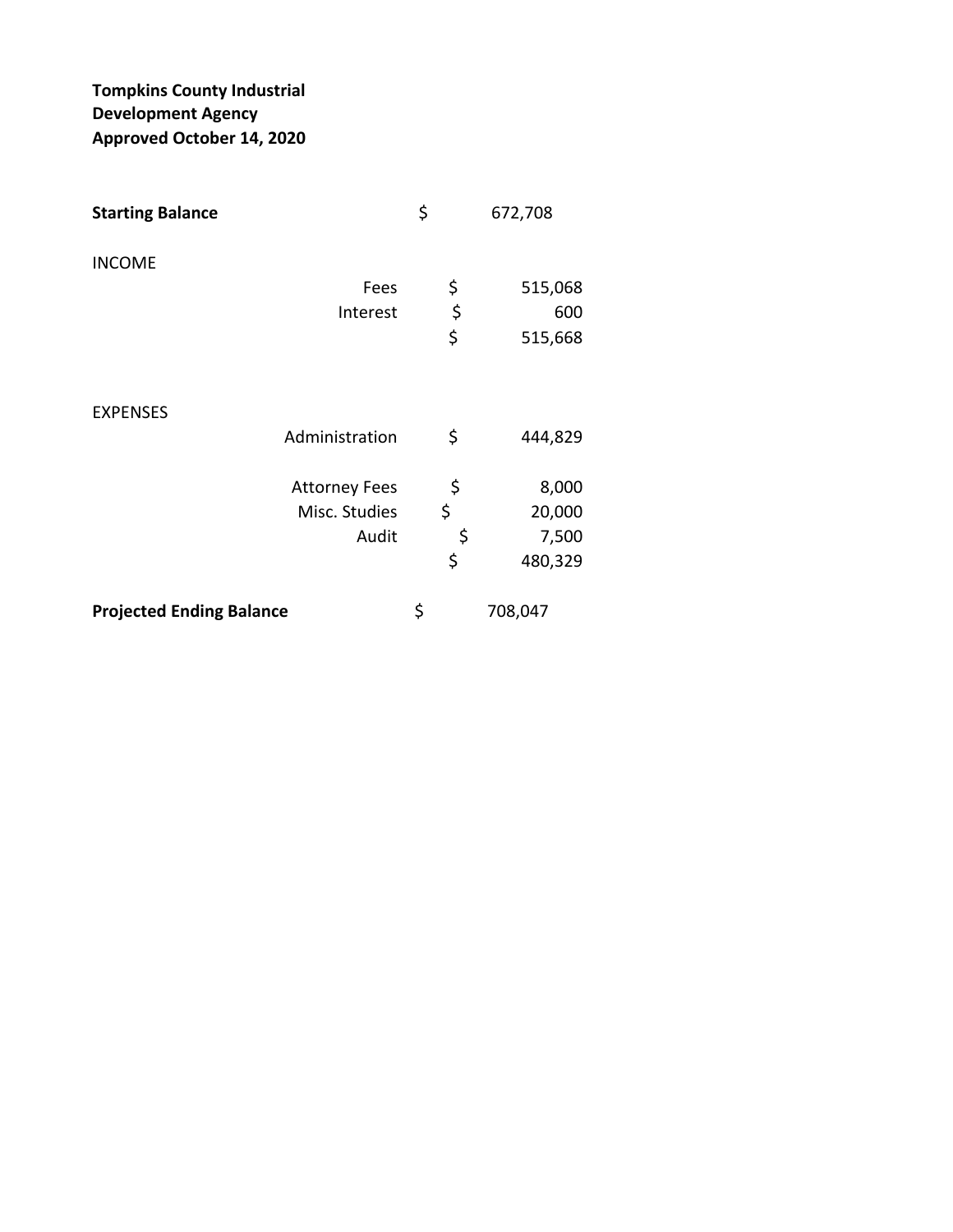#### **Tompkins County Industrial Development Agency/Tompkins County Development Corp. 2021 Board of Directors**

Rich John  $\star$  \* # Chairperson T.C. Legislature 121 E. Court Street Ithaca, NY 14850 Phone: 256-9794; 279-9332 cell *E-mail: rjohn@tompkins-co.org*

Martha Robertson  $\star \omega$  + Vice Chairperson T.C. Legislature 121 E. Court Street Ithaca, NY 14850 Phone: 272-0584; Fax: 274-5430; 592-3119 cell *E-mail: mrobertson@tompkins-co.org*

Mike Sigler  $\star$  #+ T. C. Legislature 121 E. Court Street Ithaca NY 14850 Phone: 339-7978 *E-mail: msigler@tompkins-co.org,* 

Todd Bruer  $\star \star_{+}$ Business Manager IBEW Local 241 134 Cecil A Malone Drive Ithaca N.Y. 14850 ( 607 ) 272-2809 tbrueribew241@gmail.com

John Guttridge  $\star \star * \omega$ Brightworks Computer Consulting 123 W. State Street Ithaca, NY 14850 Phone: 277-8585 x 100; 227-6884 cell *E-Mail: john@urbancoreithaca.com*

Jeff Gorsky  $\star\star$  \* Treasurer TCAD Board Representative Sciarabba Walker & Co 410 East Upland Drive Ithaca NY 14850 Phone: 272-5550 E-mail: jgorsky@swcllp.com

Laura Lewis  $\star\star\star\#$  @ Secretary Ithaca Common Council 509 Willow Ave. Ithaca NY 14850 Phone: 279-2075 E-mail: llewis@cityofithaca.org

#### **Advisory Committee**

Katie Borgella, Commissioner of Planning T.C. Planning Department 121 E. Court Street Ithaca, NY 14850 Phone: 274-5560; Fax: 274-5578 *Email: emarx@tompkins-co.org*

Richard Snyder \* Controller, T.C. Finance Dept. 125 E. Court St. Ithaca, NY 14850 Phone: 274-5502; Fax: 274-5505 *E-mail: rsnyders@tompkins-co.org*

Lisa Holmes Interim County Administrator T.C. Administration 125 E. Court Street Ithaca, NY 14850 Phone: 274-5551; Fax: 274-5558 *E-mail: lhomes@tompkins-co.org*

#### **Administration**

Heather McDaniel – Administrative Director Tompkins County Area Development 401 East MLK Jr., Street, Suite 402B Ithaca, NY 14850 Phone: 273-0005; Fax: 273-8964 *E-mail: heatherm@tcad.org*

#### Attorney Russ Gaenzle, Partner Harris Beach, PLLC 99 Garnsey Road Pittsford NY 14853 Phone: 585-419-8718

E-mail: rgaenzle@HarrisBeach.com

 $\star$  - annual appointment  $\star \star$  - two year term ends 12/31/22  $\star\star\star$  - two year term ends 12/31/21 \* = member of Finance/Audit Committee # = member of Governance Committee @ = member of Housing Committee + = member of Labor Committee